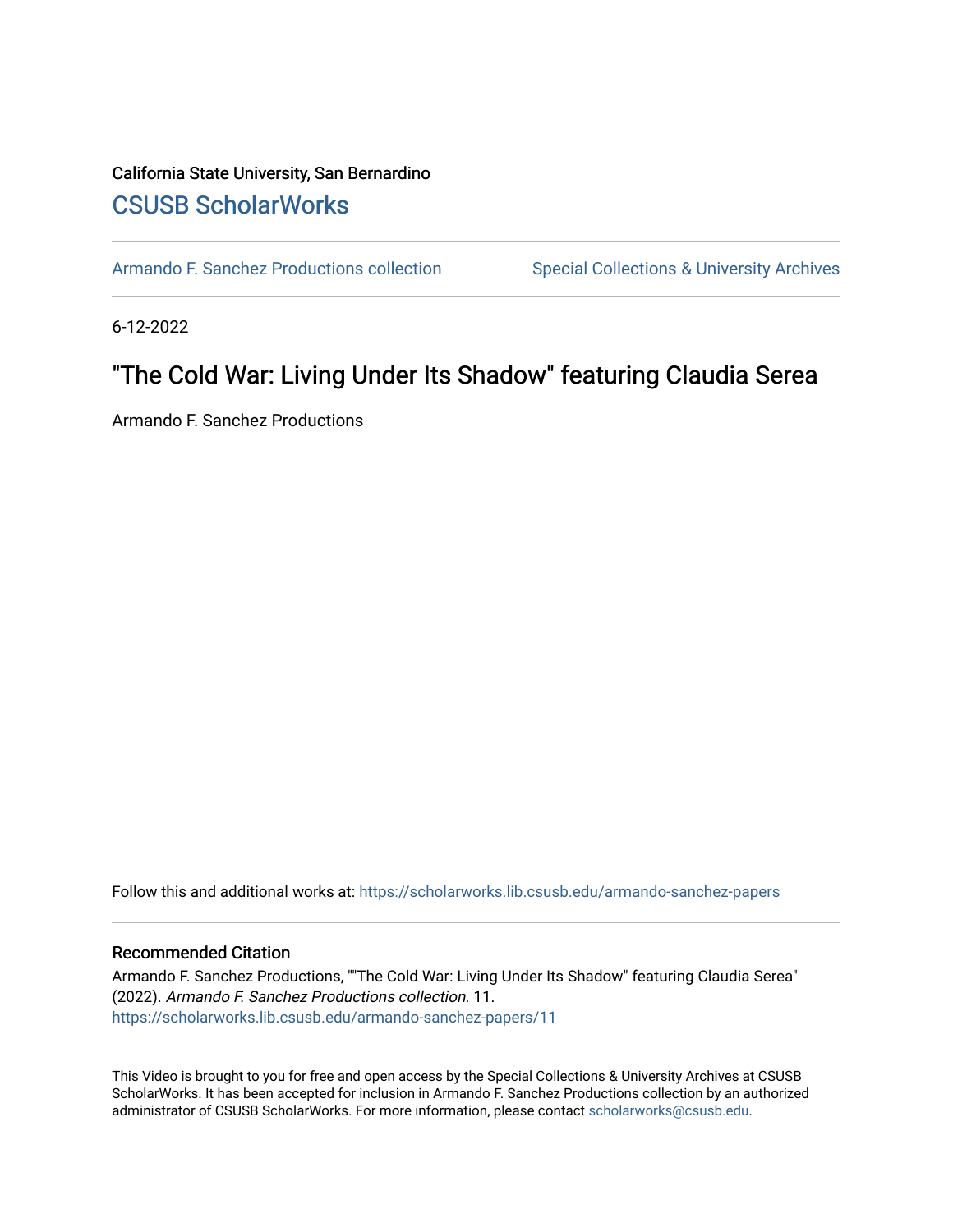### Armando F Sanchez Production

## **The Cold War: Living Under Its Shadow**

Copyright © 2022 by Armando F Sanchez

### **Claudia Serea**

*Claudia Serea, a Romanian-born immigrant to the US. Serea is an author, poet, copywriter, and translator. She shares her personal experiences and the background of her family as they lived through the Cold War in Romania.*

Interview:

**Armando F Sanchez**: Ladies and gentlemen, thank you for being with us today. I have a very special guest and I'm just thrilled to get her background her own experience and the background of her family as they experienced the Cold War in Romania.

We're honored today to have Claudia Serea. Claudia was recommended to us by a mutual friend. David Dephy who is a Georgian poet. He came to the United States as well immigrating, and he is an award-winning poet, novelist, and a multimedia artist. And when I interviewed David, you know, he immediately said, Oh, you've got to talk to Claudia, you have to. So here we are today. And again, we're very honored to have Claudia from New Jersey, not near Romania right now.

But let me give you a little bit of background about Claudia Serea. She's Romanian-born. She immigrated to the United States in 1995 and her poems and translations have appeared in Meridian, Mudfish, Main Street Rag, Harpur, Palate, Exquisite Corpse, and many more other publications and journals, anthologies as well. And we hope to sneak in one of her poems today into the show. So looking forward to it. So background where is Claudia from? She's from Romania. Romania is a southeast European country. The capital is Bucharest I've never been there. But the pictures are beautiful. I mean, you got to just imagine what the areas, mountainous forest for us and we will visit there soon in 1944 The Soviet at that time, the Soviet Union now referred to as Russia back there, the Soviet Union went into a military occupation in 1944. And it became more ruthless in 1950s. In the 1960s the story has it that the country Romania was still being very ruthlessly taken over by the secret police. It was the worst thing that anyone could be called at that time was enemy of the state. And there was a Romanian revolution in 1989 seeking their independence from the Soviet Union. So this show is about the Cold War. We focused that era. We're looking at it from the perspective of her life, her family's life. And one thing that I'll add on before we bring her into the show is that most of these countries in this area are survivors. And I say that because they go back into pre-Christ history. In this case, Romania named after Rome, we're talking the Roman Empire. That's really fascinating. But warfare has been in the neighborhood their whole lives. So those that survive one way or the other, have a lot to share with all of us in all and present history. Claudia, thank you so much for being on the show.

**Claudia Serea**: Thank you so much for having me and for your thoughtful introduction, and you provided many details. I have one small correction that the revolution in 1989 was not to provide for independence from the Soviet regime. By that time the Soviet Army had retreated from Romania, I believe they retreated in 1964 or 68, or something like that. And the revolution was an anti-communist revolution to go against the repressive regime of Nicolae Ceausescu. So it was part of the wave of revolutions from the entire Eastern Europe that happened in East Germany with the fall of the Berlin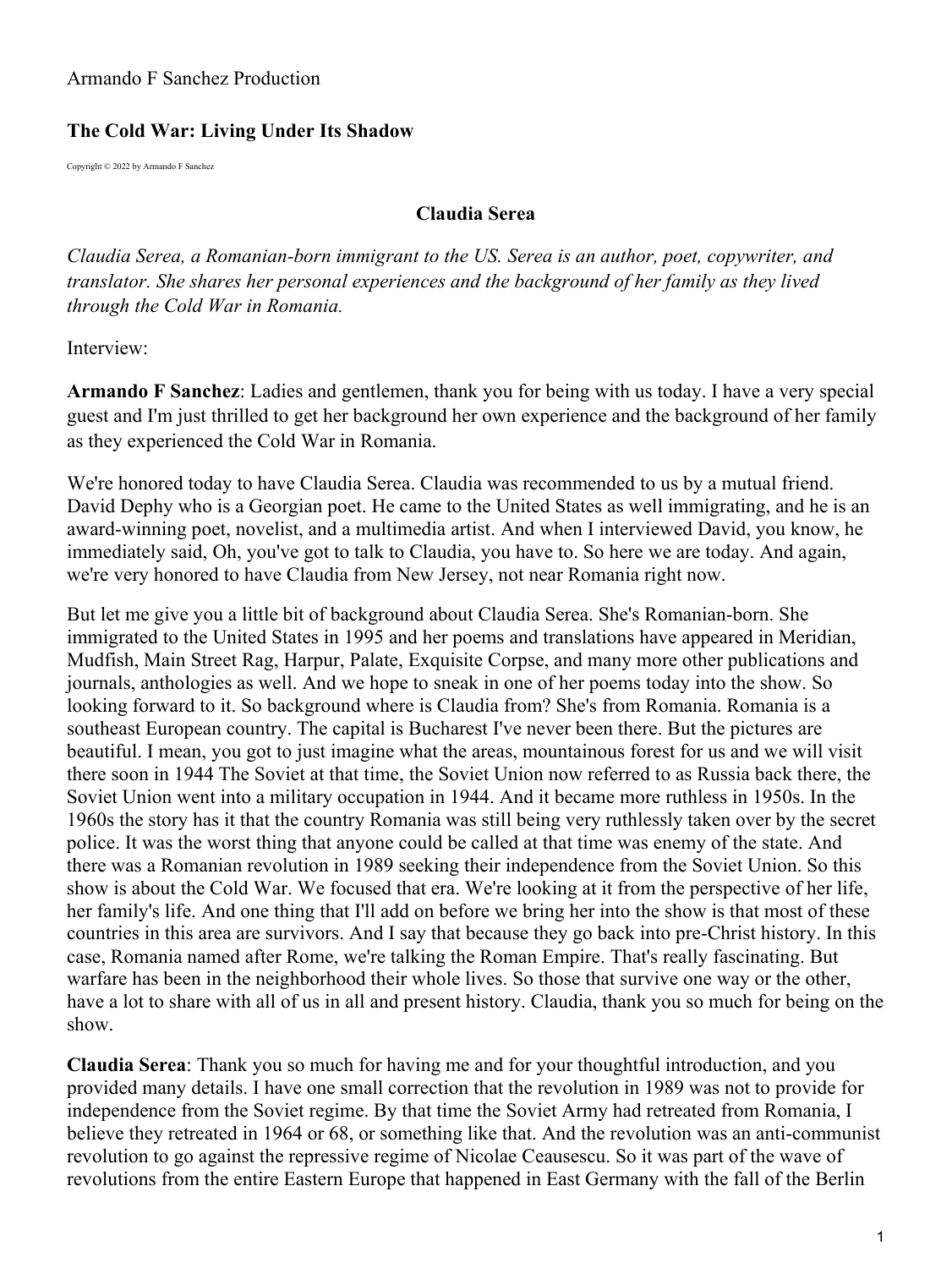Wall, and Czechoslovakia and all the other countries. And he got to Romania in December 1989 later than the other countries and I was the only violent regime change from all of these revolutions and changes over 1100 people dead that and it was a kind of a bloody and intense few weeks when the whole regime fell and Nicolae Ceausescu was shot. Then we made a new constitution, an entire regime change.

**Sanchez**: Amazing thing.

**Serea**: I was I witnessed that firsthand. I was in Bucharest at the time, for work.

**Sanchez**: And we want to talk about that. We want to get back into that information, continue to give us a perspective on how your family and you were impacted, you know from the time you were born in stories that you heard from your parents that have now reach into World War Two and probably even before that.

Serea: I was born in 1969 and in a family that had many former political prisoners in Romania. So my grandfather was a political prisoner, and my father and one of my uncles, and they were all imprisoned because in 1950, starting with 1956 when they first in prison, I guess my uncle, and then in 1958, they came after my grandfather and my father. My grandparents were simple peasants because my grandfather was leader of a local chapter of former political party that was banned. When the Soviets and the new Communists came in. They were after him and they were also wanted to force everyone to give away their land and they my grandparents didn't have a lot of land. But my grandfather didn't want to give sign it off to the collective. The history is very kind of long and complicated. So I want to kind of skip ahead, but because he was kind of a troublemaker in the eyes of the regime, they were trying to get him and then with taxes and with other things, when finally they were, they made a trial, and he was sentenced to I believe it was 25 years of prison. And then when they searched the house, they found a notebook, a poetry notebook. My father was 18 at the time. And they found a poem or notebook of poems that he, he wrote against the occupation of the Red Army in Romania. He didn't publish those. He didn't show it to anyone. There were just a few verses about you know, the occupation of the Soviet Army. And then so then my father kind of was also considered an enemy of the people and sent to a military tribunal and sentenced to eight years of which he served five. And so a few years ago, after I emigrated to the United States, I realized that this kind of history isn't really not known at all here or very, and very few people write about this and so that was my first discovery.

And then my second discovery came when I was close to my 40s. So I think I was in my 40s when I started to, write poetry and be interested in this topic and I realized that I was around the age of my grandmother, when all of this happened when she lost her husband, and sons to prisons. And she was she was forced out of her house and she lost all everything that she had. She had to leave for eight years with no, she had no means of subsistence she didn't have any land anything to do any work to do wasn't so the intent was for her to just kind of not be able to push her outside the society right? So when I realized that she was actually I was her age when this happened, I started to write about this topic. And so this is a major top influence in my writing. Now there are many other topics in my writings because I grew up hearing the stories but kind of like hush, hush. Nobody wanted to talk. We couldn't talk about it openly. And my father after he the years spent in prison, he really didn't want to cause or to or like not even by mistake any of the kids to kind of blurt it out towards anyone else. So he kept it a secret from us, too. And so I only heard fragments. Still when I spent summers at my grandmother's house. She told me more details. So I kind of know that's how I know about the notebook. And about the poems.

**Sanchez**: You know, you said, I liked the perspective you're sharing about your personal life and your relationship with your family, ie your grandmother. How are women as a whole treated during this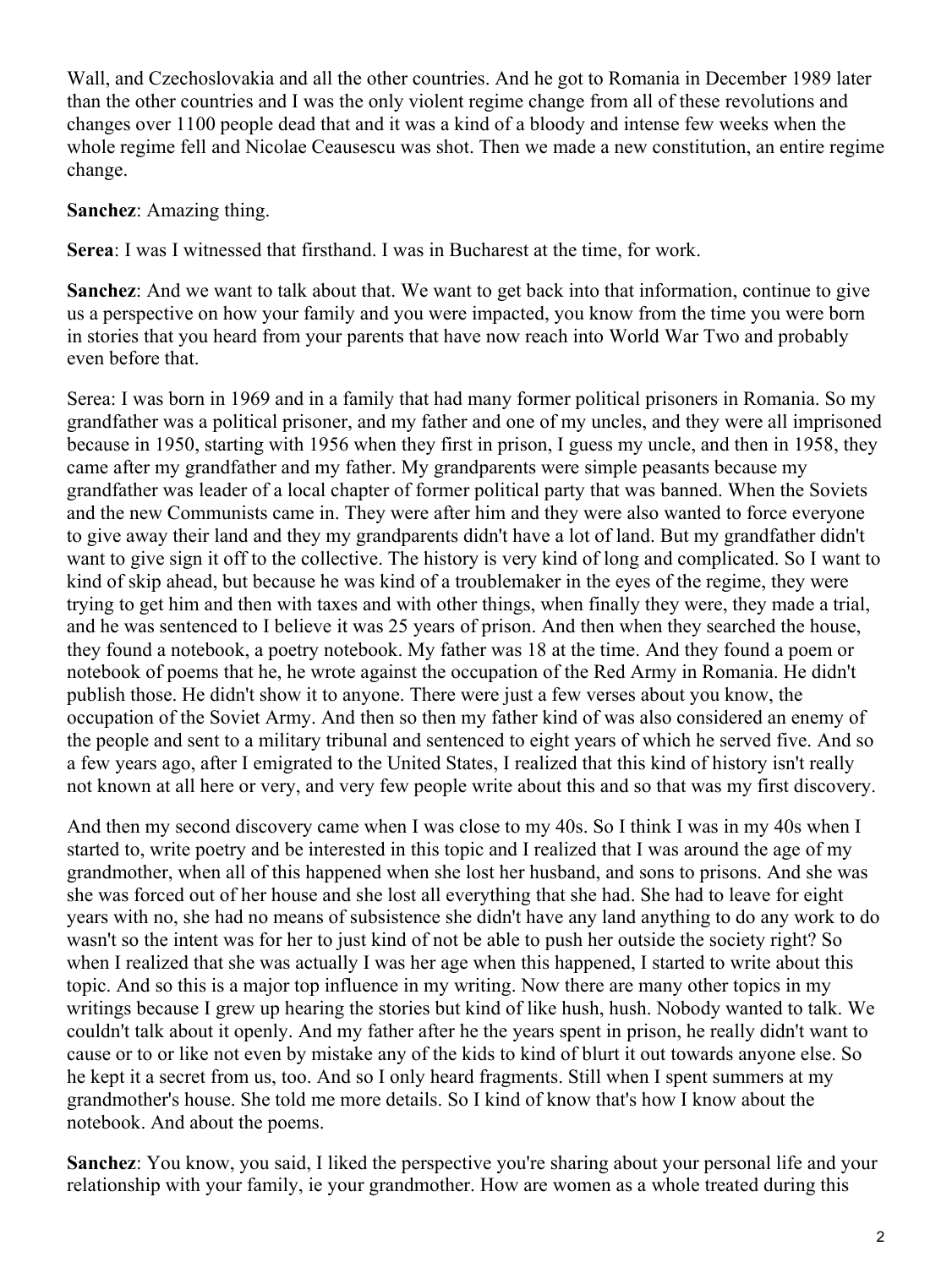era? You mentioned one example where they were trying to push her out of mainstream society at the time. Was this common with most women?

**Serea**: No, this was intended for the so-called Enemy of the People so because they wanted to create a new society and the women played a central role. So I can say that women had, you know, started to have access to education and access to other things, but this kind of all the benefits and all the good things that happened to women came at the expense of, you know, losing freedoms, losing like only going on the party line and only losing and also later in the 80s after all of this happened. On one, Ceausescu came to power later in the 80s a huge shortage of goods came. So it happened like that. There was like major, he was trying to pay back the foreign debt. And so he really turned on the screws on the population. So there was like rationing. Widespread rationing, widespread rations for food, for gas, even electricity, blackouts, and women had to suffer because they were the ones who would hunt for food. Men were in the factories and women were working to, but they were in charge of cooking. And so this you have to think that this was kind of an icon old fashioned type of society at that point. Women were hunting for food around town. They were waiting in lines for bread for meat for milk. I remember my mother waking up at 4 am and going to stand in line for to get milk. So women had a hard life. They had to work and also work at home.

**Sanchez**: And they take the children with him or did they leave him at home sort of you guys take care of yourselves until they come back?

**Serea**: We I grew up we went by ourselves we were kids by ourselves. I had I have a younger brother and I was the older one and I took care of him. But we were kids. I was four years old when he was born so I didn't know what to do with a baby. But we weren't we grew up by ourselves for the most part. A lot of I don't think there was maternity leave. My mom almost always working.

**Sanchez**: You know, I remember my background and as a political scientist, I remember when they say when there is a dictatorship coming in. They normally go after the intelligentsia first, and I go after professors and teachers and writers and specifically said, poets. And they specifically said poets from that moment on I've always wondered that you know, there must be a major force that governments must contend with when somebody is a poet.

**Serea**: Any kind of writer and poets when there was censorship, so there was like widespread censorship. You couldn't publish anything without someone you know, reading it first and a lot many poems, poets fell into this underground, but even the underground in Romania I can tell you was not as it was really like it was like You hear stories from samizdat and Xerox copies. I don't it wasn't that widespread. It was like a lot of fear. And poets and writers didn't circulate even underground. Many of their materials because they were they already had at that point when I was growing up, they already had been all the class of intellectuals and intelligentsia that was after the war. They all have been in prison, and they all have been decimated by that point and taken out of the society. So when I was growing up, there wasn't really any kind of underground, I don't think was the only underground that we had was to listen to Radio Free Europe and they had a Rocker hour and so I used to listen it was Yeah, I was just like, you know, listening and that's how I heard of Metallica and of Deep Purple and all these other bands that I had no way of listening to them on the regular radio, or TV or concerts or any kind of other there was no other way.

**Sanchez**: I do a presentation on cruise ships related to the issue of propaganda. And how art and rock'n'roll were used very much as part of the propaganda being shipped out into the eastern European bloc.

So how did all this influence all these activities influence your upbringing and your writing?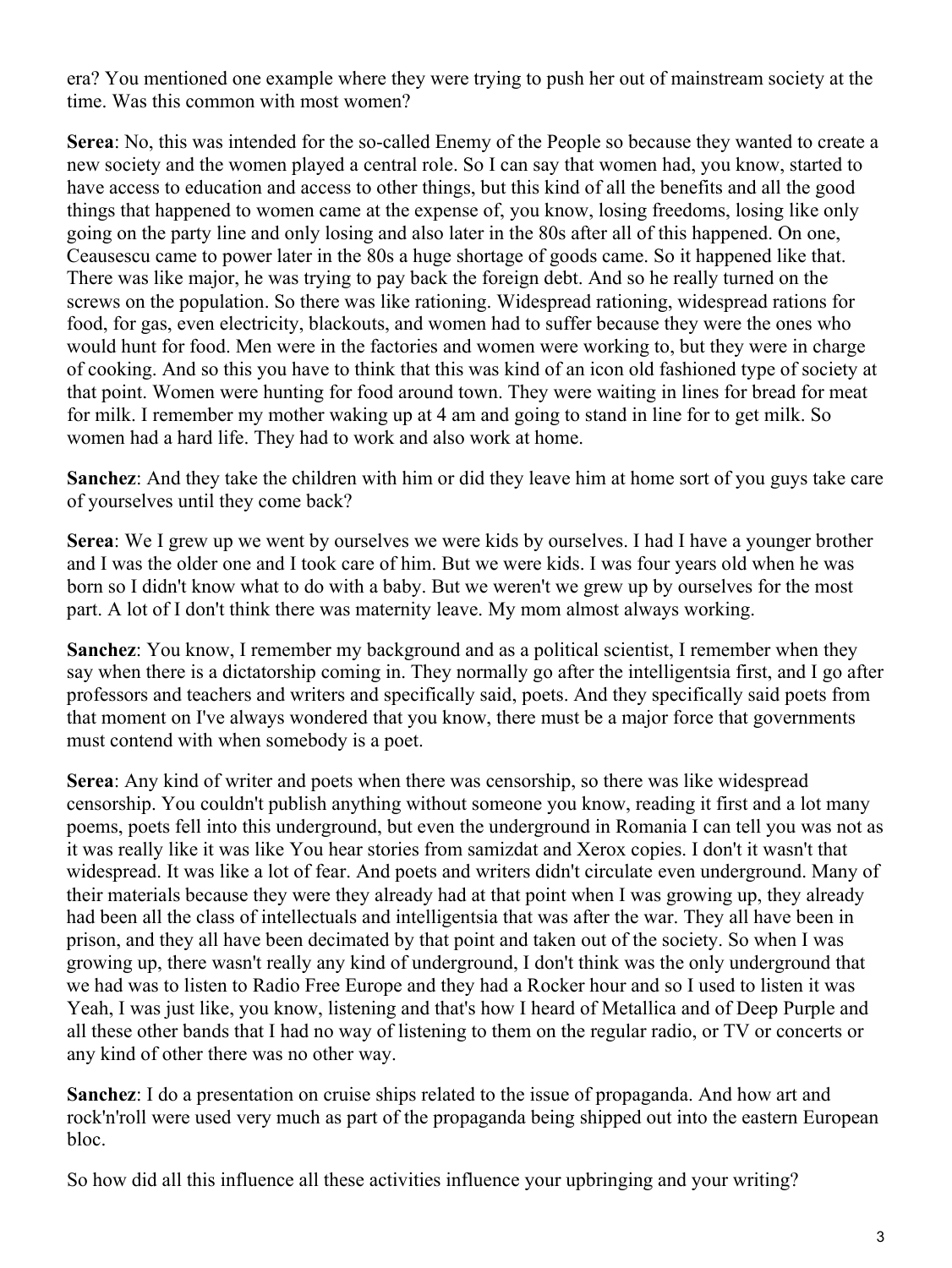**Serea**: I honestly Well, when I started to write I was influenced by the writers in Romania. And in Romania at that time in the 80s, there was a lot of hiding. So everyone was hiding in metaphors, and in very abstract concepts. And so that's how I started. And as a kid, I wrote some sci-fi stories and all of that and so there was kind of like very abstract poetry that I started with. And I wasn't really exploring any of these topics at all. Self-censoring, I guess, but I didn't, I didn't think that that could be a possibility. So I didn't even try. I started to write about these topics after I emigrated to the United States and I realized that this is a wide-open space that nobody else had done. You know, a lot of people talk, not even. I mean, there are examples of other cultures' famous poets, who published in the United States Czeslaw Milosz and others. You know, about their own countries. And there are other literature in translation, but not much Romanian poetry, talking about these kinds of historical issues. So I that's when I started to write which in English, which was about 2004.

That was one of my topics. And so I started late, and, but I tried to explore some of the stories that I know from my grandmother some of the I wrote, kind of a conceptual chapbook, titled The System about the repression system in Romania. So this little book that was published in New Zealand, it's, it has poems, it's about the system of repression that starts with a new form and then it goes to a trial like a mock trial, and then it goes to a prison and labor camp, kind of follows my father's steps and through the repression system. And then when he got out of the prison, he was again, followed by the secret police and our again, informants filing reports after him. So it's kind of like a full circle of repression. So it's a little book that is not very specific about my father. It's just like more about the system. The entire system.

**Sanchez**: Did your father get to see the end of the Cold War?

**Serea**: Yes.

**Sanchez**: What did you think?

**Serea**: When it happened in 1989 we were ecstatic. We were extraordinarily happy and out of our minds, and even if it was dangerous, to be outside or go to these conflict zones where there were, you know, shooting and some so-called terrorists were shooting and the army was responding and it was a crazy time, but we would still try to get close to that. Even though it was a dangerous time.

**Sanchez**: When you arrive to the United States. You know what it was? Now we need to be and compare both societies and how both societies see history. What was your take on that at that time?

**Serea**: Well, when I came to the United States I had a little bit of taste of freedom in Romania too because I didn't come immediately after 1989. I came in 1995, after the whole system fell, fell to pieces in Romania. What happened in Romania after the revolution. There were some other movements, there was no political class, and only people who are connected to a former second tier of the party and even the repression system, and even you know, people who had already the connections, they kind of ascended to power but they were the second tier. There weren't the most visible that there used to be before, right? So that's kind of how it started. And so it was very disappointing for us who were very young to see that the second tier kind of like got to power and this whole thing you know, was kind of all for nothing, you know, and at the same time, a lot of other things happened. The whole economic system kind of fell apart, and all of a sudden, there were no more jobs. And there was like, total collapse. So then I kind of like we struggled for a little while to try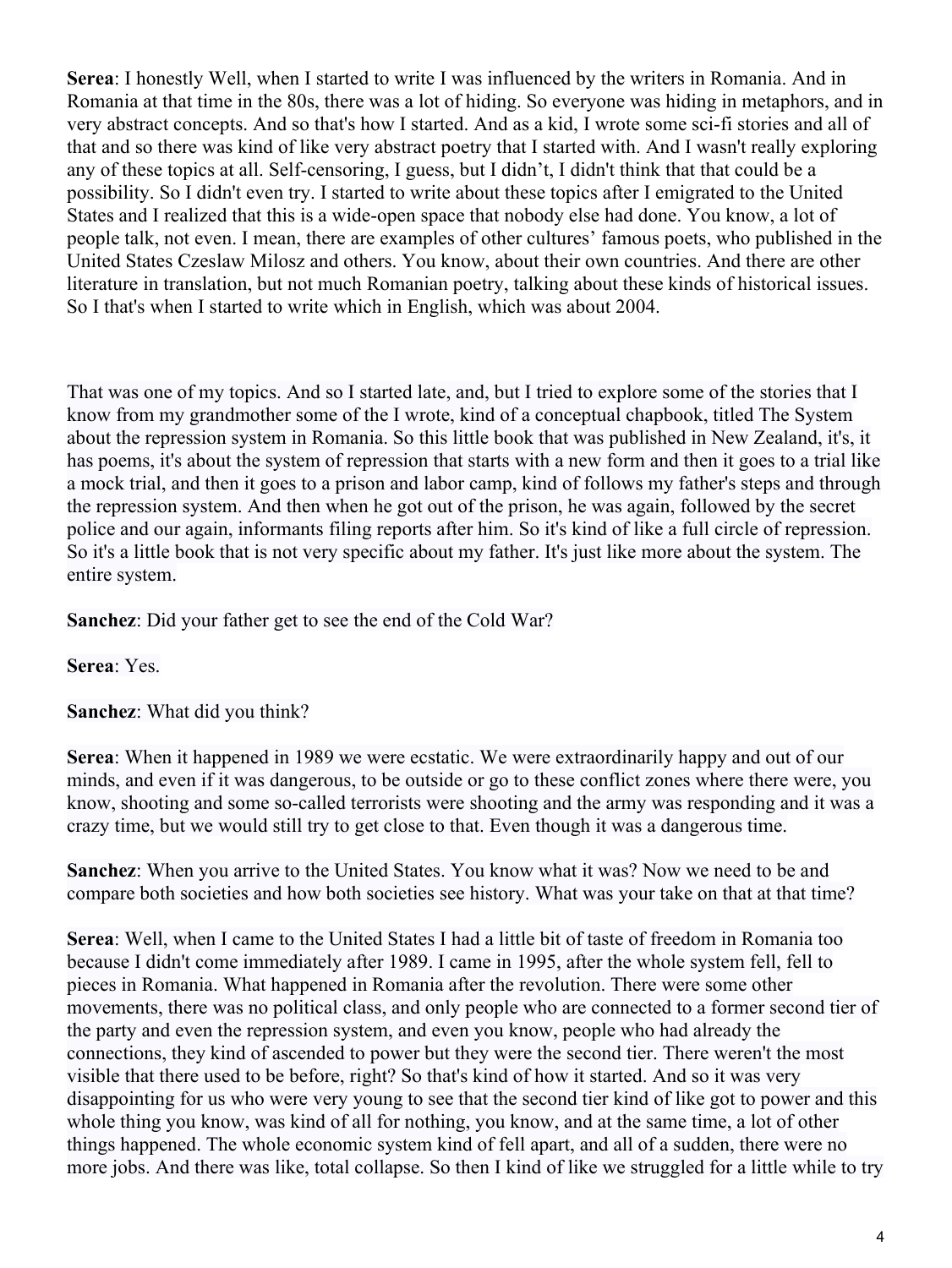to find a new way and then it became very popular to emigrate at that time, like whoever had any kind of anything or any kind of way of out of the country. They just went ahead and emigrated.

**Sanchez**: And we say emigrated, it was not just the United States. Is that correct?

**Serea**: It was it became more pronounced in to emigrate in Europe, once Romania joined the European Union. But when I came to the United States, I applied to the so-called diversity visa, which is that kind of like a green card lottery, it's called and I applied to get a green card basically. And I won that lottery.

So then I you know, we had to decide like, I didn't know if I should come and so then I thought, maybe just come and give it a try. Even though it was it was it was the you know, the trip of my life. So when I came to the United States for many years I didn't have a clear idea or a clear understanding of the system because we worked in restaurants. I was trying to make sense of my own life. And I was trying to go back to school, I had sought to do so many things to kind of survive. That I didn't get a chance to compare systems or notes. And so I don't think I can compare. It's because they're so different. Now they're getting a little closer after you know after the Romania joined the European Union. Now, everything that's here, it's there to everything. Lifestyle is very similar to their lifestyle is very similar to other countries in Europe. Now it's a lot closer.

**Sanchez**: Do you travel a lot back and forth?

Serea: Yeah, I go every year to see my family. My family's still there. Yet we go to the beach. We go on Bucharest. It's so very nice. And it's very European. Very nice. It's very nice now, but that's why it was pretty. It was pretty sad in the early 90s. Because it was still the "greyness" of the communist years, without any kind of capitalist or any kind of anything, many benefits at all, without any kind plus the entire system collapsed. And there was nothing there was no there were no jobs. There was no perspective nothing.

**Sanchez**: It's hard to imagine.

**Serea**: Yeah, very, very hard to understand it you after the revolution is kind of like God like almost, well, something's improved right away like the ability to have demonstrations and the ability to speak and to have any kind of protests and have a free press. So that happened overnight. It was that was that's the great part. Okay. But then economically no in the way of life for the regular people. A lot of things didn't change right away and the things that changed, like disappear. Entire industries disappeared. So it was kind of a disaster.

**Sanchez**: Yeah, they were controlled by it. They were actually just maintained by the government to keep up.

**Serea**: Yeah, and then the new government didn't really couldn't do much or I'm not sure you know, they tried different things. And it didn't they weren't very competent, I should say.

**Sanchez**: No, they didn't need to be because the government was funding everything. So the background, your family background, in your own experience, living during the Cold War. Does this limit the work that you do today is very creative.

**Serea**: Does it limit me?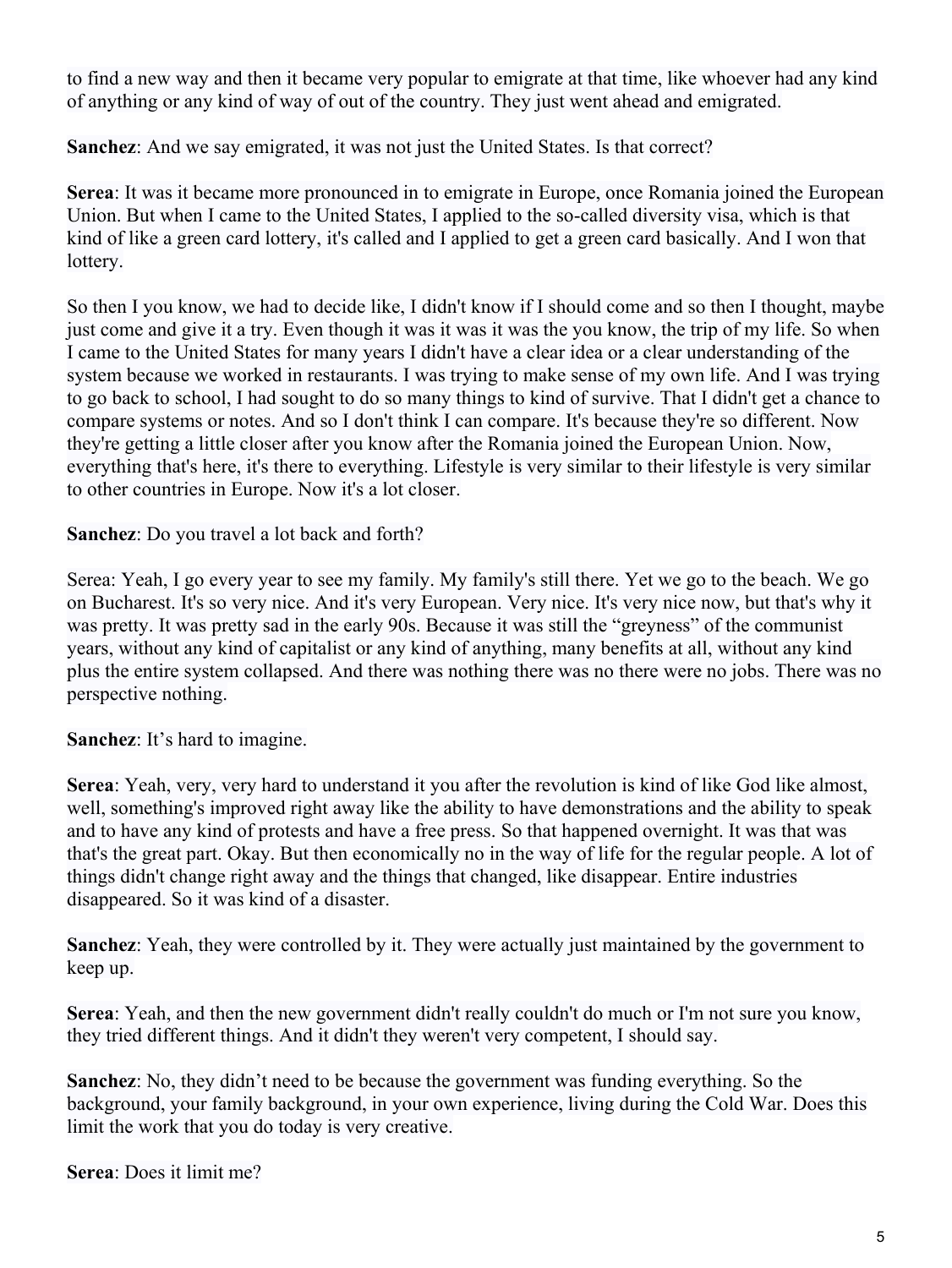**Sanchez**: Or do you what are the other themes that you talk about? In your work?

**Serea**: I talk a lot about my immigration story. I have a book about So in my experience when I was in the restaurant and people that I met there, and so I talk a lot about my kind of like my dual life that I have now. With my daughter here and the motherhood experience. I have a book of love poems, but I always come back to history because history kind of grounds me and my family I kind of use my father and my family as kind of like a direct connection to history. It's not that I talk about him. It's just that I kind of like channel through him my connection with recently history, as I did with my grandmother, too.

**Sanchez**: Absolutely. I have another question and then after this question, I'd like to ask you to please, if you could select some of your poetry and read it to us as well. We'd be very honored to hear it. My next question would be do you have any favorite authors and if so, how did they influence you? Serea: I have many, many favorite artists growing up in Romania I can I love you know, Mircea Cartarescu, Mircea Eliade, and many other Romanian authors. I also do translation, so my favorite authors from Romania I translate them into English too. There are many younger authors that I really love. And when I came to the United States, I discovered the poetry of Charles Simic. Charles Simic is a poet who was born in Belgrade, he's almost my father's age. And he talks about his experience during the war when he was a little kid and growing up after the war, and just the way he talks about history, for it resonates the most with me because he has kind of that darkness that I think it's Eastern European, it must be European and it's like a little bit of humor there too, which also must be Eastern European because you can get through all that hardship without making fun of it sometimes. So I'm trying to go you know, to kind of like, learn from that. Also Anna Akhmatova, of course, a big influence. I discovered Sylvia Plath, I discovered William Carlos Williams. So many great American poets. Some of them I read in Romania. Some of them I just discovered after I arrived here. Sanchez: I'm gonna very quickly because you made me think about it. Does the poetry in one language fit smoothly into another language, or is always this conflict that it doesn't really make sense in one language, but it doesn't always make sense?

**Serea**: No, it always makes sense. It's just a matter of working really hard. To make that happen because it's work you have to try to smooth it out in the actual language once you do a translation. Now, many first drafts are pretty rigid, you know, and they don't have the same spirit but then you have to go back and kind of smooth it out and make it more into that into the attendance form. So it keeps that spirit and conveys your original or it feels like a good poem. And then he was like, it's so it was meant to be in English, right? So that happens on the reverse, too.

Sometimes, I translate into Romanian and it's a little bit difficult. That's why I do it very rarely. It's a lot of work.

**Sanchez**: There's a lot of work I can imagine.

**Serea**: That's why you have to kind of capture the same, the same spirit that you feel that you originally had. So that's the most difficult part.

**Sanchez**: You're trying to respect what the author.

**Serea**: It could be done right and then at the same time, you know, you're trying to translate it the other way.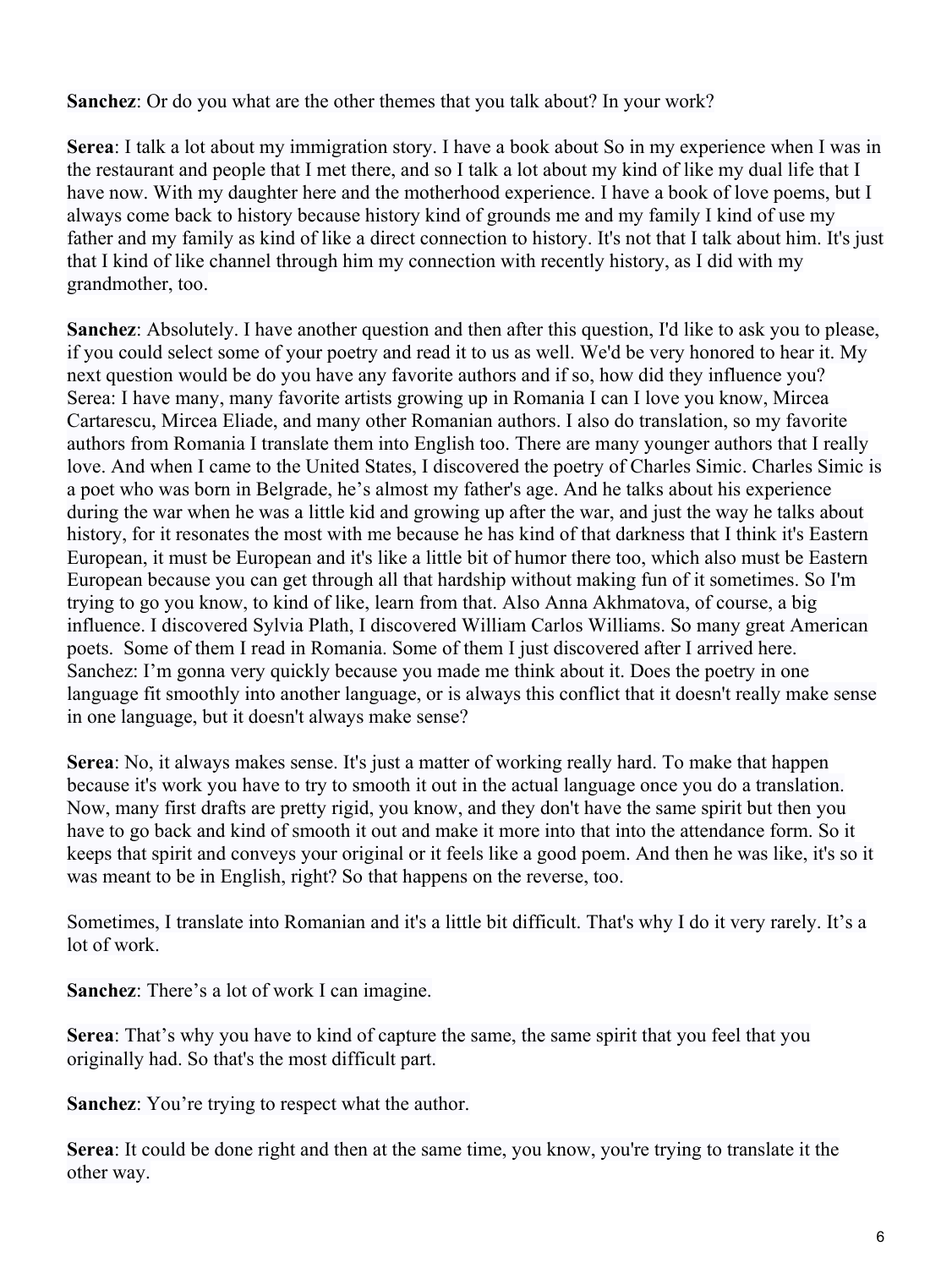**Sanchez**: Could you do us the honor of reading us one of your poems, please?

**Serea**: I want to read from my most recent book writing, which is a book of poems that was published by Unsolicited Press in February this year. Brand new, so it has been inspired by my history and my growing up in Romania and my family and it's kind of surreal and I want to read and I want to read a poem called Dark Calligraphy. And it's about its kind of a position on history that I thought it would be interesting that would go with our discussion tonight.

# **Darker Calligraphy**

by Claudia Serea From *Writing on the Walls at Night*

On the blank sheet of paper, the little girl writes a row of letters *t.* 

Her pen screeches, barely audible, against the white;

as she slowly fills the vast field of the page.

\*

Rooms filled with silence: a museum or a library or classroom or kids taking the test. We move from room to room in silence: from the empty church to the ICU, to the closed bar, to the deserted hallway where a janitor mops the floor.

There is a silence of a still life, the silence of Monet's water lilies, and, in my mother's house, the silence of the plastic flowers in a vase. But my favorite silence is the one of the snow when the twigs draw their dark calligraphy.

\*

Is it better to know, or not to know?

To remember, or not?

To notice, or glide by,

closing your eyes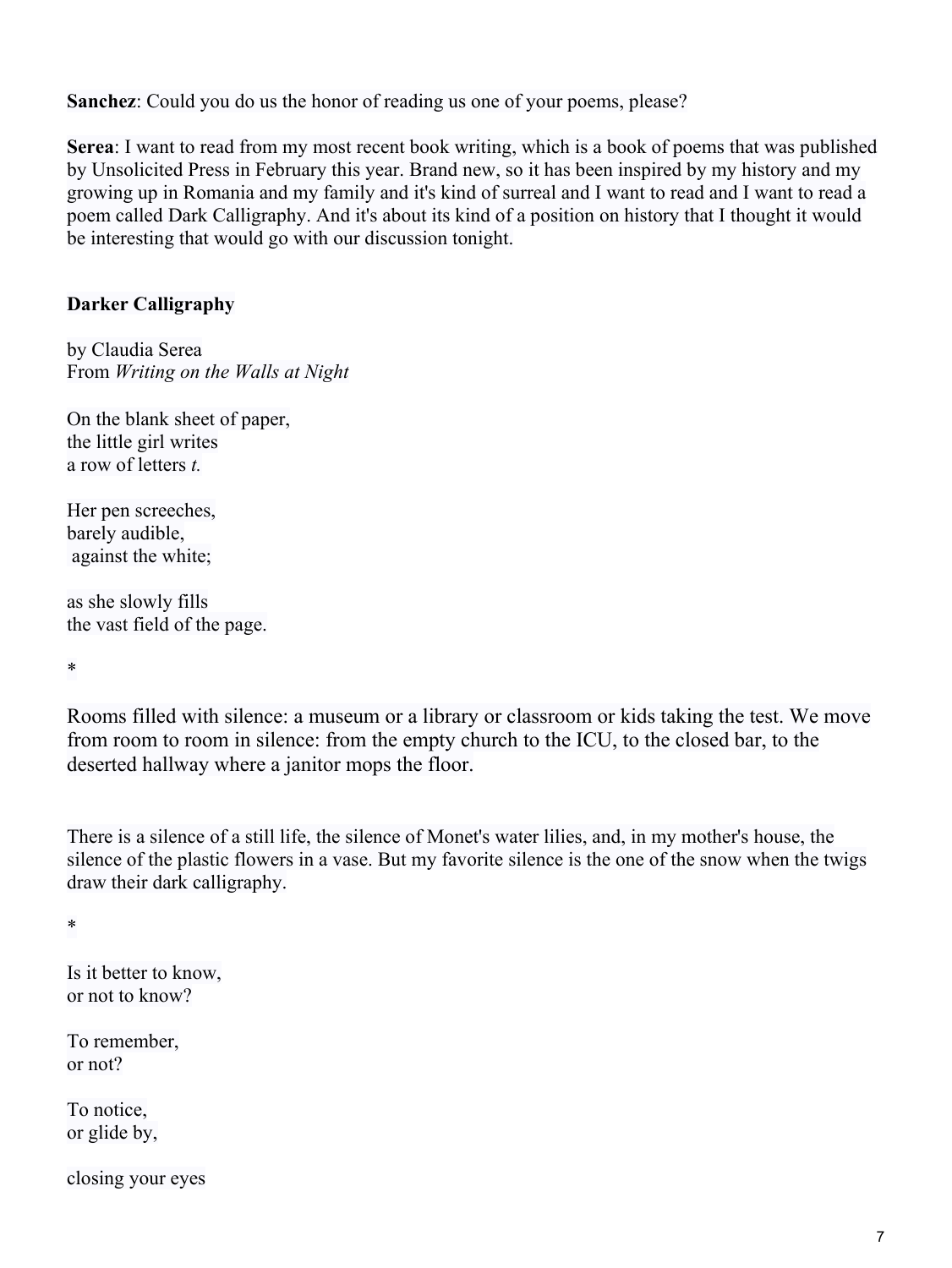at the ruins of the buildings where we were supposed to line up by the hand to receive our daily soup.

\*

Snow and silence, the enemies. Snow falls, covering everything, making it feel alright. No matter what it is, it will be covered by snow, including an accepting all in silence. Let's bury the past, it says, Let's cover the mass graves with an immaculate silence, a sheet pulled over the dead. Let's throw away the shovels.

Overnight it snowed and silence covered everything.

Even the crows were quiet.

Only the woodworms kept chewing the furniture on the walls.

No one could hear them, though. My grandfather and a few others could, and they were driven mad by the deafening chew.

Sooner or later, everything would crumble, they said, but one believed them.

\*

The little girl had finished her homework and left the paper on the table in the deserted kitchen. Row after row, the white field of her sheet was filled with slanted dark crosses. Outside, the wind was tracing its own calligraphy in the trees.

**Serea**: So this is not a funny poem. It's about how do we deal with the past? Is it we just bury it and forget it or we keep talking about it and I choose to keep talking about so it's kind of important to me because of my family history. But I also want to do it for others I want to do it for my daughter I'm gonna do it for other people here who don't know history, European history that much and Romanian history, and everything that happened Cold War history. There are huge dramas that happen in Romania and everyone needs to know them. One of my pet peeves is like there's like no movies made of that, you know, after so many topics.

**Sanchez**: Absolutely. And they're stressing the human ability to endure. But by the same token, it makes us understand how resilient people in Europe have been especially in the eastern bloc to survive these kinds of atrocities that have been ongoing on.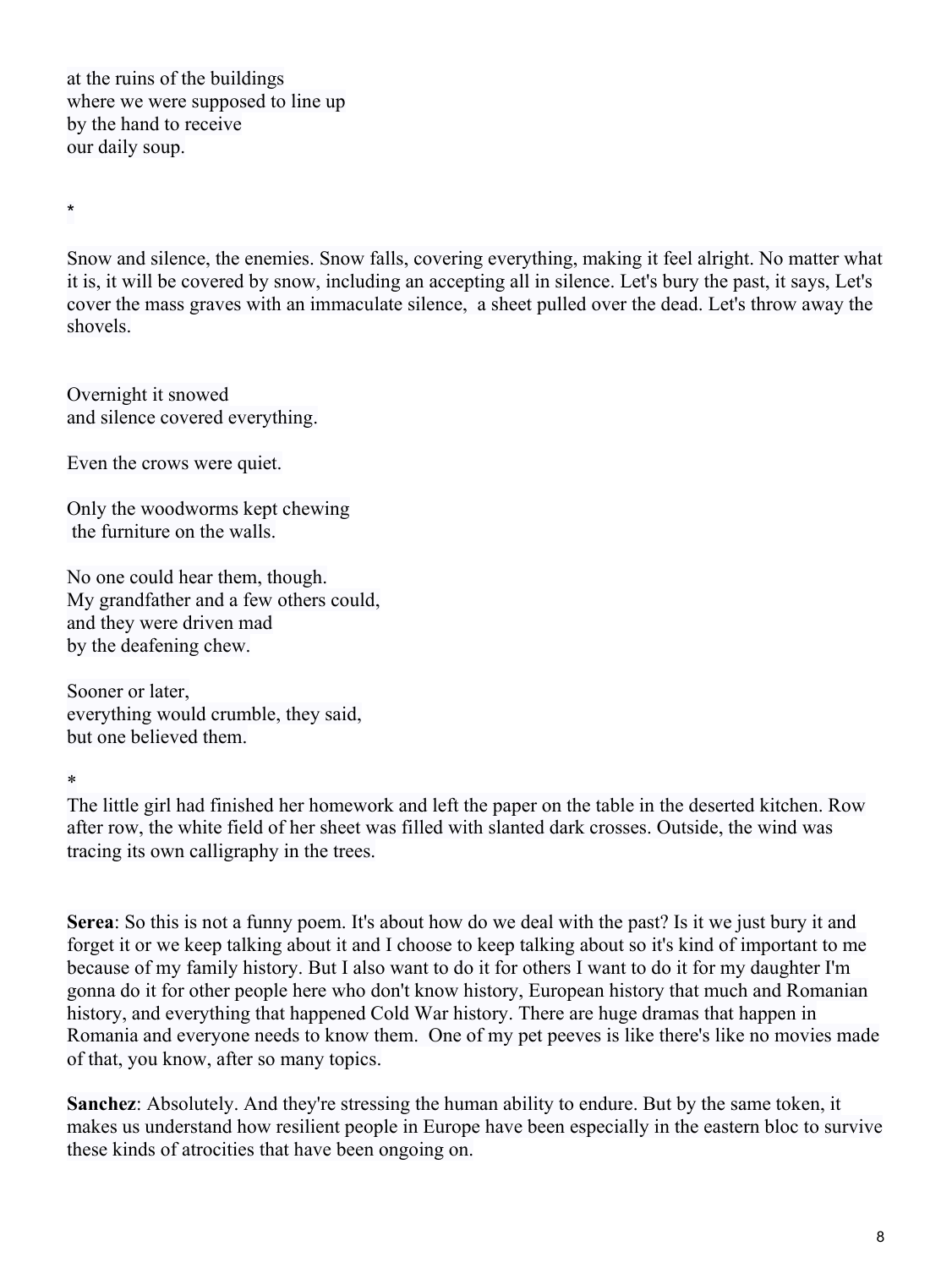**Serea**: What happens now with a war in Russia, it's an extension of the Cold War. It really is. It's still everyone. That's why all Romania and all my friends and everyone was scared to death when that happened in February because it could have happened to us. It could be it's like really it's very close to home.

And I know people everywhere in the world reacted to this but it was very, very closely felt in Romania, in Poland in all these countries that are like still scared, scared to death of Russia.

**Sanchez**: Absolutely. No, there's no insurance that it will carry over into other countries as well. And you have first-hand experience in that area.

Before we get to our final question and closing statements, I'd like to ask you, could you please provide us with where our viewers and listeners can find more information about you and your future work?

**Serea**: Okay. I have a website. It's more of a blog where I don't really blog that much, but it has all my information. It's on Tumblr, cserea.tumblr.com. I'm also on Instagram and Twitter with the same handle, @claudia\_poetry. And I'm also on Facebook.

I'm not very active. I'm more active on Facebook, but I'm not very active on social media but I'm trying I can try to get to you know if anyone has a question or wants to get in touch, and I circle myself around I'm glad there is someone on the line you're gonna have to sleep. You know,

**Serea**: I don't have time. Yeah, I don't have time.

**Sanchez**: Great people doing great things usually don't have time and that's what I'm hearing here as well. Unfortunately, we're coming to the end of the show. So I'd like to sort of give it over to you and I'd like to hear your closing statements.

**Serea**: Thank you so much again for spending taking the time and have hosting me and spending time hearing my stories.

There are many stories about Eastern Europe that now people don't know.

The it's one of my major topics I write about.

If you're curious about my poems, you can buy my books you can find them on Amazon. But you can also just Google my name and I have a lot of poetry published online. So you'll find a lot of my poems online already.

And to my fellow writers, please write what speaks to you. Please write of what is true. And that's what I'm trying to do to speak my own truth which I believe is the truth of my generation. Please write of what is important to you. And keep at it. Until you, until you get your poems out there because that's what I did. I came to the United States. I knew English when I came but I didn't know anything about poetry, American poetry.

And I started to write and I kept at it and enough in a few years, it started to accumulate so when you carry this kind of stories with you, I just can't wait to just, you know, keep going and keep typing up my stories and share them with everyone. Thank you.